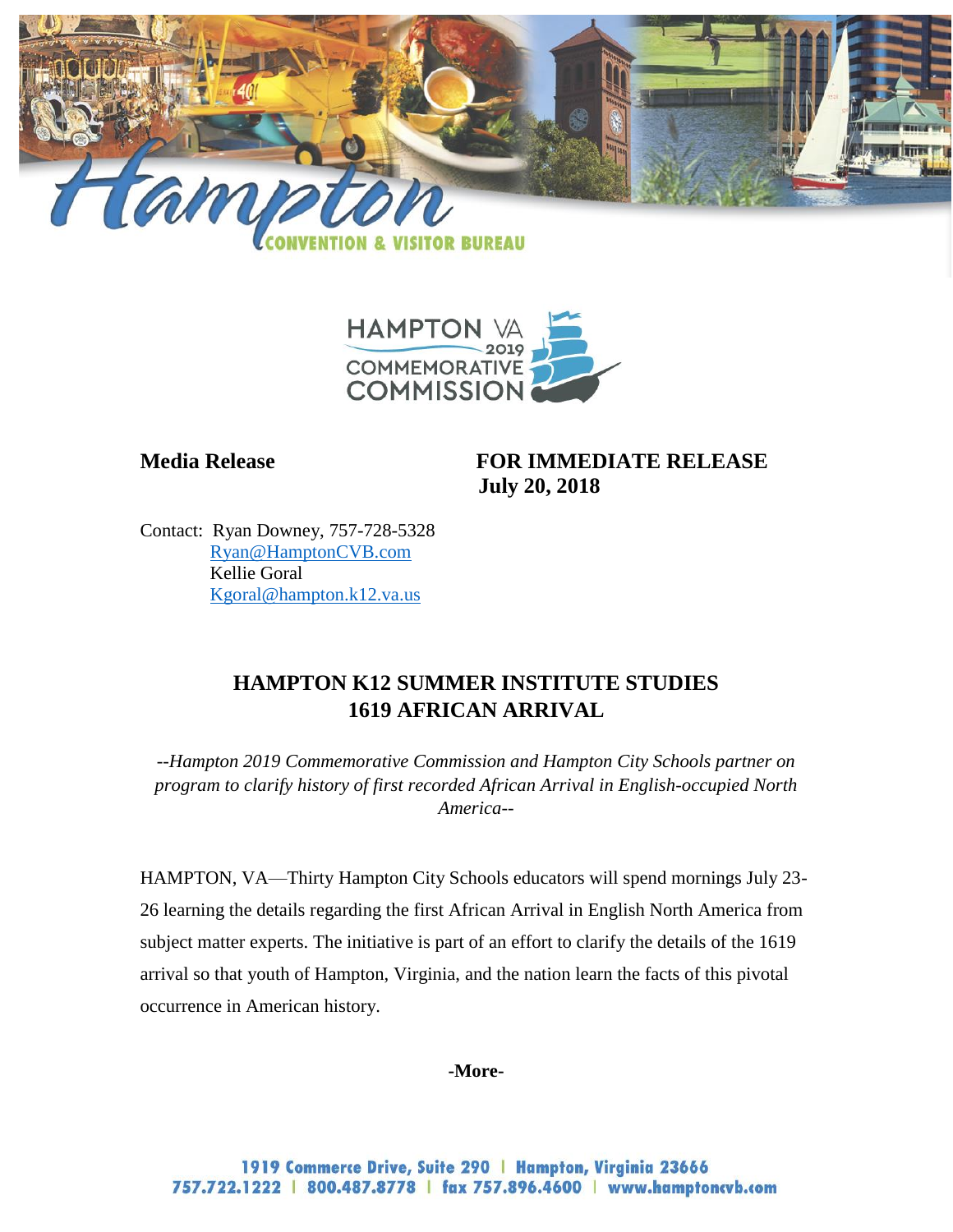### **HAMPTON K12 SUMMER INSTITUTE STUDIES 1619 AFRICAN ARRIVAL- Page 2**

As witnessed and recorded by John Rolfe, the first tobacco planter in the Virginia colony, on August 20, 1619, the *White Lion* entered the Chesapeake Bay, docked at Point Comfort (present day Hampton) with Africans from the country Angola, of the Bantu culture. They spoke the languages of the Kimbundu and Kikongo. Many were literate and hailed from highly organized societies. Two of those Africans, named Antoney and Isabell, became servants of Captain William Tucker, Commander of the fort at Point Comfort. Around 1623 or 1624, the union of Isabell and Antoney birthed the first African child in English North America, named William Tucker. The other arriving Africans were interspersed within the Virginia colony, from Elizabeth City County to Jamestown.

Hampton 2019 Commemorative Commission Co-Chairs Dr. Colita Fairfax and Lt. Col. Ret. Claude Vann, are among the discussion leaders that also include:

#### **Chief Walt 'Red Hawk' Brown of the Cheroenhaka Nottoway Indian Tribe**

**Southhampton County**, speaking on Monday, July 23. Chief Red Hawk will lead a discussion about the rich culture and heritage of Virginia Indians, prior to the intersection of the English and Africans, and how war and conquest impacted Virginia Indians.

**Dr. Michael Hucles,** presenting on Wednesday, July 25. Dr. Hucles will discuss Virginia codified laws and statutes impacting African people with regards to racism, enslavement, and 'free' status, with emphasis on the 1619-1699 period.

**Dr. Patrick Mbajeckwe**, presenting on Tuesday, July 24, educating about the culture of the Bantu and the Angolans who arrived at Point Comfort aboard the *White Lion* (present day Hampton). Dr. Mbajeckwe will present a history of Angola and the events which led to the kidnapping of African people, the travails of the *White Lion*, the Middle Passage, and African (Bantu—Angolan) cultural influences in America.

**Dr. June Montgomery,** presenting on Thursday, July 26 speaking about engaging children and lesson plan preparation of the K-12 Institute content. The presentation will